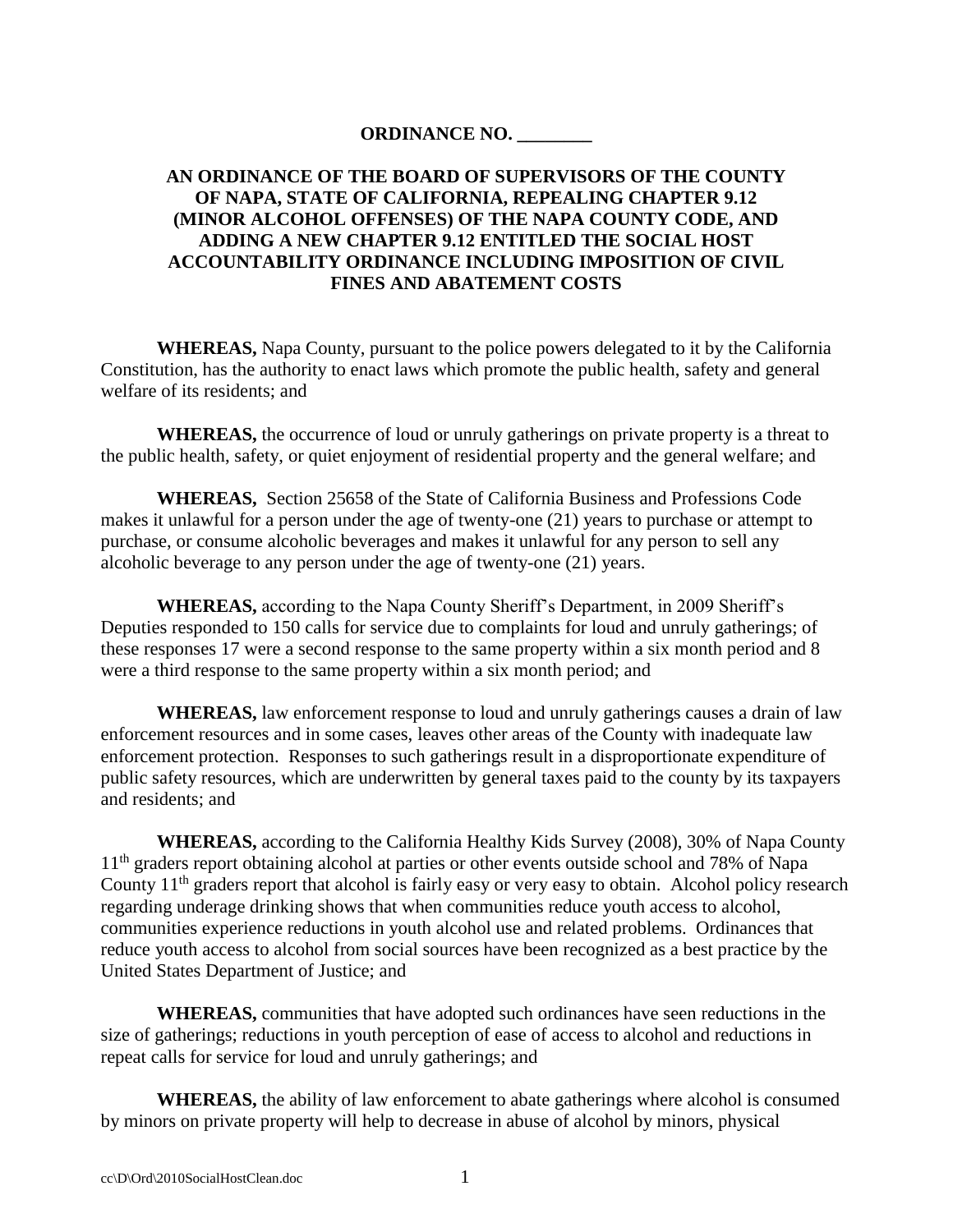altercations and injuries, sexual assaults, truancy, driving under the influence of alcohol, adolescent crime, motor vehicle crashes, neighborhood vandalism and excessive noise disturbance thereby improving public safety and overall quality of life of Napa County residents; and

**WHEREAS,** persons held responsible for abetting or allowing loud or unruly gatherings will be more likely to properly supervise or to stop such conduct at gatherings held on property in their possession or under their control; and

**WHEREAS,** problems associated with loud or unruly gatherings at which alcoholic beverages are served to, consumed by or in the possession of underage persons are difficult to prevent or deter unless law enforcement has the additional legal authority to issue a civil citation for a civil fine and/or a civil citation for the cost of public safety response; and

**WHEREAS,** the intent of this chapter is to protect the public health, safety, quiet enjoyment of residential property, and general welfare, rather than to punish. Persons who actively or passively aid, abet, or allow loud or unruly gatherings shall be held liable for the nuisances created by such gatherings by the imposition of civil fine(s) for such violations and/or the costs associated with responding to such gatherings,

The Board of Supervisors of the County of Napa, State of California, ordains as follows:

**SECTION 1.** Chapter 9.12 (Minor Alcohol Offense) is hereby repealed.

**SECTION 2.** A new Chapter 9.12 (Social Host Accountability Ordinance) is hereby added

to the Napa County Code to read in full as follows:

## **Chapter 9.12**

#### **SOCIAL HOST ACCOUNTABILITY ORDINANCE**

#### **Sections:**

| 9.12.010 | Title.                                                                                                                        |  |  |
|----------|-------------------------------------------------------------------------------------------------------------------------------|--|--|
| 9.12.020 | Legislative purpose.                                                                                                          |  |  |
| 9.12.030 | Legislative findings.                                                                                                         |  |  |
| 9.12.040 | Definitions.                                                                                                                  |  |  |
| 9.12.050 | Prohibition of loud or unruly gatherings.                                                                                     |  |  |
| 9.12.060 | <b>Protected activities.</b>                                                                                                  |  |  |
| 9.12.070 | Violation(s)--Civil fine(s).                                                                                                  |  |  |
| 9.12.080 | Imposition of civil cost recovery fee for public safety responses.                                                            |  |  |
| 9.12.090 | Hearings on the imposition of civil fine and/or imposition of civil cost<br>recovery fee for public safety response--Appeals. |  |  |
| 9.12.100 | Billing and civil fine and civil cost recovery fee for public safety<br>responses--Debt to county--Enforcement.               |  |  |
| 9.12.110 | Remedies cumulative-Actions-Relationship to other laws.                                                                       |  |  |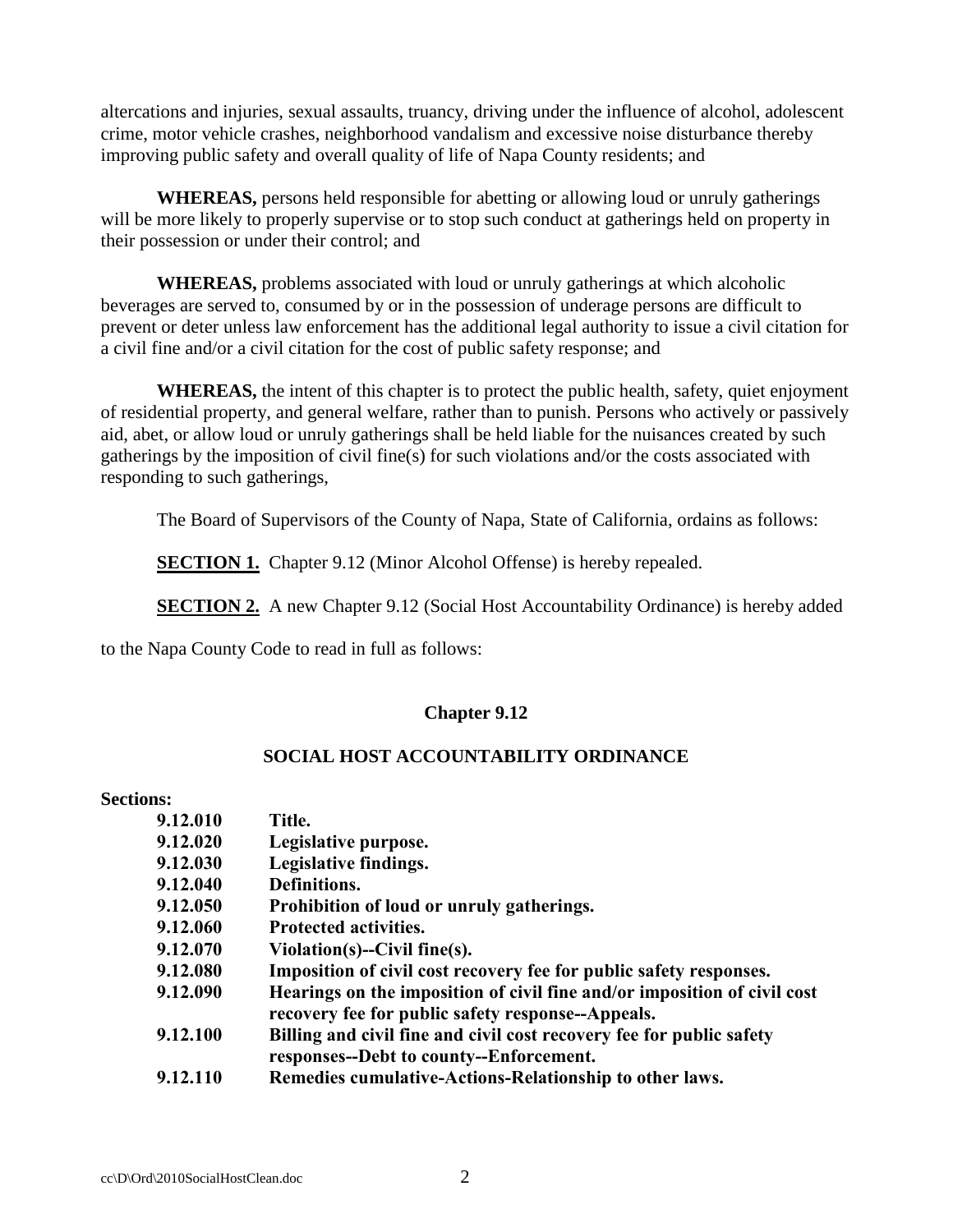# **9.12.010 Title.**

This chapter shall be known as the "Social Host Accountability Ordinance."

### **9.12.020 Legislative purpose.**

The purposes of this chapter are to:

A. Protect the public health, safety and general welfare;

B. Promote the reduction of underage drinking by imposing a civil fine on persons responsible for loud or unruly gatherings where alcohol is consumed by, served to or in the possession of underage persons;

C. Facilitate the enforcement of laws prohibiting the service to, consumption of or possession of alcoholic beverages by underage persons; and

D. To offset the county's costs associated with providing fire, police, and other emergency services to loud or unruly gatherings, by imposing a civil fee upon social hosts and/or landowners who allow such loud or unruly gatherings to occur on their premises, at their residences, or at rented facilities.

### **9.12.030 Legislative findings.**

The Napa County Board of Supervisors finds as follows:

A. Napa County, pursuant to the police powers delegated to it by the California Constitution, has the authority to enact laws which promote the public health, safety and general welfare of its residents;

B. The occurrence of loud or unruly gatherings on private property is a threat to the public health, safety, or quiet enjoyment of residential property and the general welfare;

C. Section 25658 of the Business and Professions Code makes it unlawful for a person under the age of twenty-one years to purchase or attempt to purchase, or consume alcoholic beverages and makes it unlawful for any person to sell any alcoholic beverage to any person under the age of twenty-one years.

D. According to the Napa County Sheriff's Department, in 2009 Sheriff Deputies responded to one hundred fifty calls for service due to complaints for loud and unruly gatherings; of these responses seventeen were a second response to the same property within a six month period and eight were a third response to the same property within a six month period;

E. Law enforcement response to loud and unruly gatherings causes a drain of law enforcement resources and in some situations, leaves other areas of the County with inadequate law enforcement protection. Responses to such gatherings result in a disproportionate expenditure of public safety resources, which are underwritten by general municipal taxes paid to the county by its taxpayers and residents.

F. According to the California Healthy Kids Survey (2008), thirty percent of Napa County 11th graders report obtaining alcohol at parties or other events outside school, and seventyeight percent of Napa County 11th graders report that alcohol is fairly easy or very easy to obtain. Alcohol policy research regarding underage drinking shows that when communities reduce youth access to alcohol, communities experience reductions in youth alcohol use and related problems. Ordinances that reduce youth access to alcohol from social sources have been recognized as a best practice by the United States Department of Justice.

G. Communities that have adopted such ordinances have seen reductions in the size of gatherings; reductions in youth perception of ease of access to alcohol; and reductions in repeat calls for service for loud and unruly gatherings;

H. Law enforcement ability to abate gatherings where alcohol is consumed by minors on private property will result in decrease in abuse of alcohol by minors, physical altercations and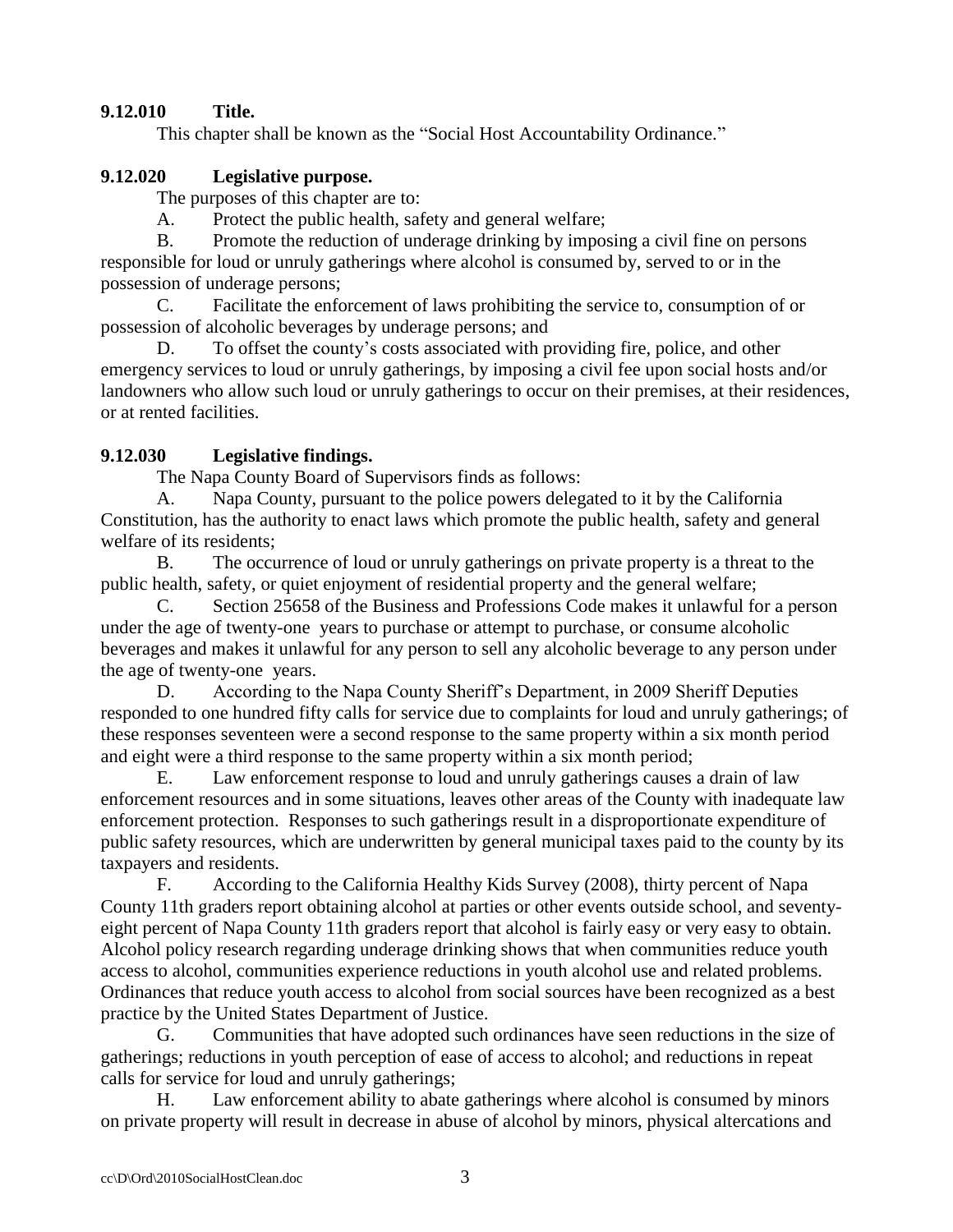injuries, sexual assaults, truancy, driving under the influence of alcohol, adolescent crime, motor vehicle crashes, neighborhood vandalism and excessive noise disturbance thereby improving public safety and overall quality of life of Napa County residents

Persons held responsible for abetting or allowing loud or unruly gatherings will be more likely to properly supervise or to stop such conduct at gatherings held on property in their possession or under their control;

J. Problems associated with loud or unruly gatherings at which alcoholic beverages are served to, consumed by or in the possession of underage persons are difficult to prevent or deter unless law enforcement has the additional legal authority to issue a civil citation for a civil fine and/or a civil citation for the cost of public safety response;

K. The intent of this chapter is to protect the public health, safety, quiet enjoyment of residential property, and general welfare, rather than to punish. Persons who actively or passively aid, abet, or allow loud or unruly gatherings shall be held liable for the nuisances created by such gatherings by the imposition of the civil fine(s) for such violations and/or the costs associated with responding to such gatherings.

# **9.12.040 Definitions.**

For the purpose of this chapter, the following definitions shall apply:

"Alcohol" means ethyl alcohol, hydrated oxide of ethyl, or spirits of wine, from whatever source or by whatever process produced.

"Alcoholic beverage" includes alcohol, spirits, liquor, wine, beer, and every liquid or solid containing alcohol, spirits, liquor, wine or beer, and which contains one-half of one percent or more of alcohol by volume and which is fit for beverage purposes either alone or when diluted, mixed, or combined with other substances.

"Juvenile" means any person less than eighteen years of age.

"Loud or unruly gathering" means a party or gathering of two or more persons at a residence or on other private property or rented public property upon which loud or unruly conduct occurs. Such loud or unruly conduct constitutes a public nuisance and includes but is not limited to:

Excessive noise; making, continuing, maintaining or causing to be made or continued, any excessive, unnecessary, unreasonable or unusually loud noise in such a manner as to disturb the quiet and repose of the residents of nearby properties so as to interfere with the comfortable enjoyment of life and property;

2. Excessive traffic;

3. Obstruction of public streets and/or the presence of unruly crowds that have spilled into public streets;

4. Public drunkenness or unlawful public consumption of alcohol or alcoholic beverages;

5. Service to or consumption of alcohol or alcoholic beverages by any underage persons;

6. Assaults, batteries, fights, domestic violence or other disturbances of the peace;

- 7. Vandalism;
- 8. Litter; or

9. Any other conduct which constitutes a threat to the public health, safety, or quiet enjoyment of residential property or the general welfare.

"Minor" means any person less than twenty-one years of age.

"Other private property" refers to hotel or motel room; an assembly hall or meeting room; a common room of a dwelling unit used for a party (e.g., recreation room of an apartment building); a site in a privately owned campground; privately owned vacant lot; privately owned agricultural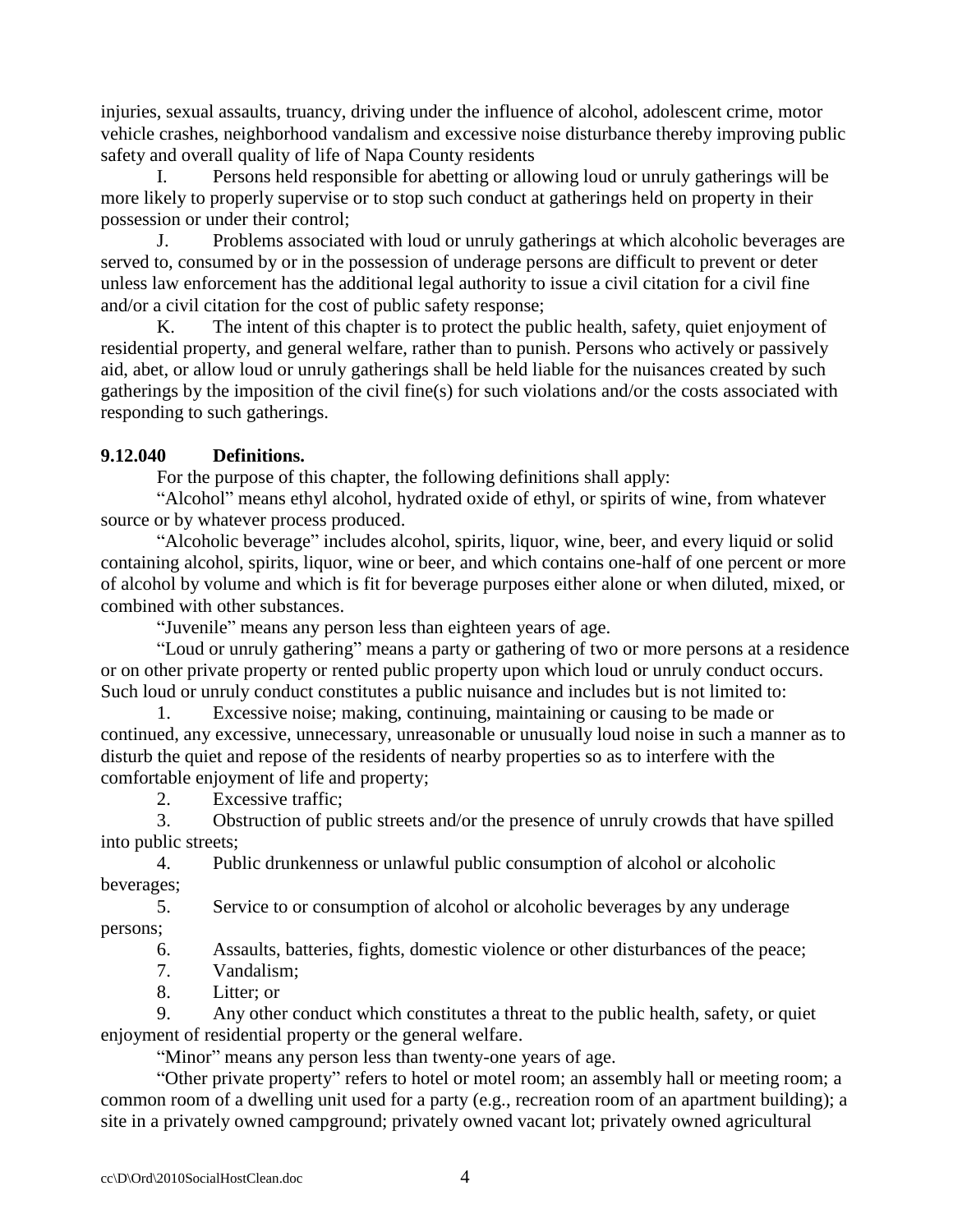land; or privately owned rural land whether occupied as a dwelling, part or other social function, and whether owned, leased, rented or used without compensation.

"Person responsible for the event" means and includes, but is not limited to:

1. The person who owns, rents, leases or otherwise has control of the premises where the gathering occurs; and/or

2. The person in charge of the premises; and/or

3. The person who organized the event. If the person responsible for the event is a juvenile, then the juvenile and the parents or guardians of that juvenile will be jointly and severally liable for the civil fine and/or for the costs incurred for public safety services pursuant to this chapter.

"Public safety services" and/or "Response costs" means the costs associated with responses by law enforcement, fire and other emergency response providers to loud or unruly gatherings, including but not limited to:

1. The portion of the cost of salaries and benefits of law enforcement, fire or other emergency response personnel for the amount of time spent responding to, remaining at, or otherwise dealing with the loud or unruly gathering(s), and the administrative costs attributable to such response(s);

2. The cost of any medical treatment to or for any law enforcement, fire or other emergency response personnel injured responding to, remaining at or leaving the scene of a loud or unruly gathering; and

3. The cost of the use of any equipment or property, and the cost of repairing any equipment or property damaged, in responding to, remaining at or leaving the scene of a loud or unruly gathering.

"Residence" includes a dwelling unit such as a home, condominium or apartment; structures on the residence other than the dwelling unit such as a garage, studio, tent, boat dock, swimming pool, barn or boat house; land on the residence whether improved or unimproved such as a yard, patio, open fields, piers or lake shores; water bodies on the residence such as a pond, lake, river or stream; a motor vehicle, camper or trailer located on the residence or a boat, watercraft, or other marine vessel located on the residence whether occupied on a temporary or permanent basis, whether occupied as a dwelling or for a party or gathering, and whether owned, leased, rented , or used with or without compensation.

"Underage person" means any person less than twenty-one years of age and shall have the same meaning as "minor," defined above.

## **9.12.050 Prohibition of loud or unruly gatherings.**

No person shall suffer, permit or host a gathering at his or her place of residence or other private property, place or premises or host a gathering of two or more persons at a public place under his or her control where the gathering is loud or unruly.

## **9.12.060 Protected activities.**

This ordinance shall not apply to activities protected by Article 1, Section 4, of the California Constitution; the California Alcohol Beverage Control Act; or the First or Fourteenth Amendments to the United States Constitution,

## **9.12.070 Violation(s)--Civil fine(s).**

It shall be a civil violation for a person to conduct or allow a loud or unruly gathering where alcohol is served to, consumed by or in the possession of an underaged person on premises owned by the person responsible for the event, on premises rented by or to the person responsible for the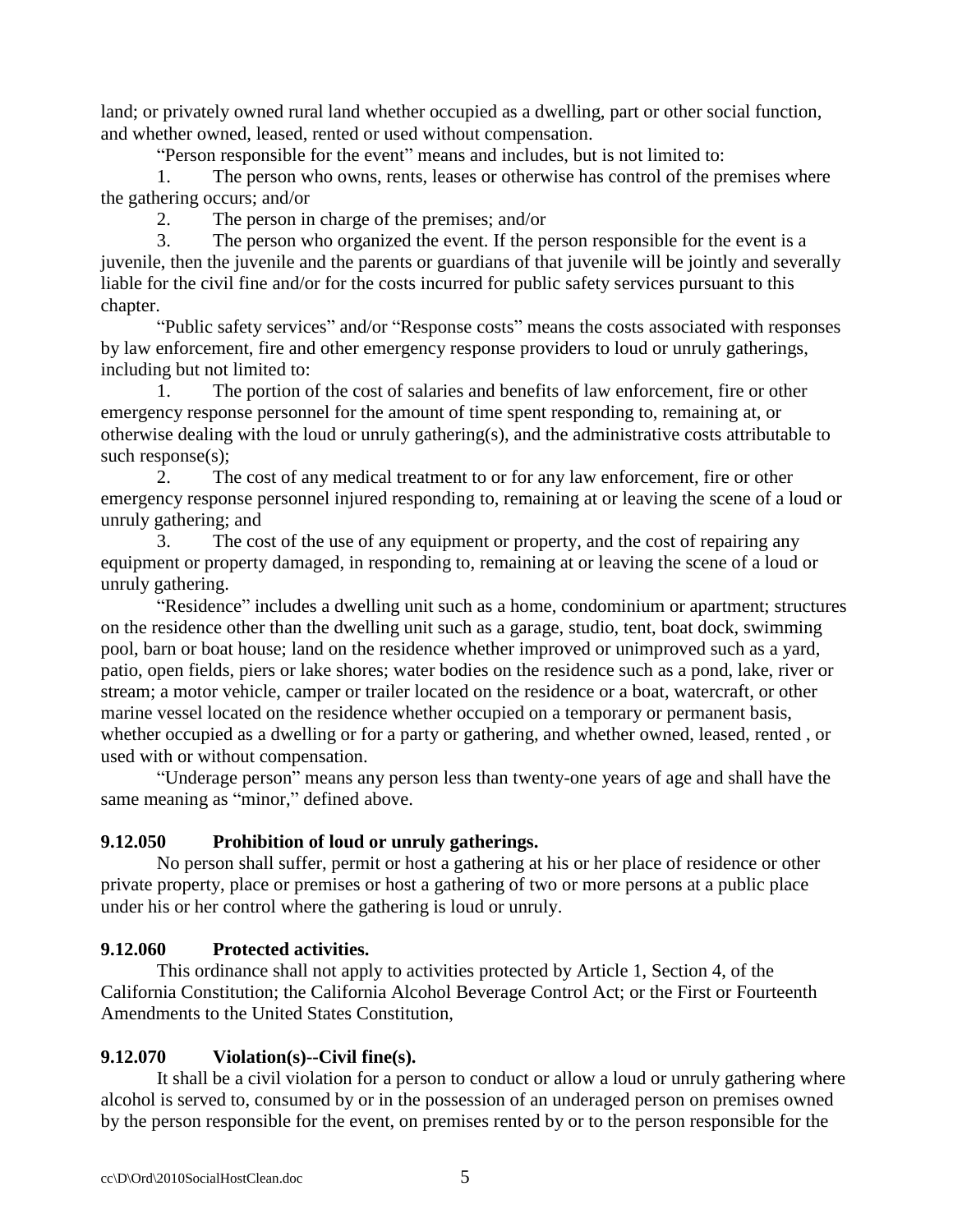event, on premises where the person responsible for the event resides or on premises where the person responsible for the event is in control of such premises during the event. Law enforcement personnel, at his or her discretion, may immediately issue a citation for this civil violation upon evidence of the violation. There is no requirement of a first warning in order for law enforcement to issue this civil citation.

A. Civil fine: A first violation of this section shall result in a citation with a five hundred fifty dollar fine. A second violation shall result in a citation with a seven hundred and fifty dollar fine. A third or subsequent violation shall result in a citation with a one thousand dollar fine**.**

Law enforcement shall give notice of a violation of this section by issuing a citation to any and all responsible persons identified by law enforcement within thirty days of the violation. The citation shall also give notice of the right to request an administrative hearing to challenge the validity of the citation and the time for requesting that hearing.

C. The civil fine prescribed in this section is in addition to any civil cost recovery fee for public safety responses that may be assessed pursuant to Section 9.12.080.

D. In the event that the responsible person who is in violation of this section is a juvenile, then the juvenile and the parents or guardians of that juvenile will be jointly and severally liable for the civil violation.

# **9.12.080 Imposition of civil cost recovery fee for public safety responses.**

In addition to any civil fine imposed for violation of this section, when any loud or unruly gathering occurs on private property whether or not alcohol is served to, consumed by or in the possession of underage person(s) and a public safety officer at the scene determines that there is a threat to the public peace, health, safety or general welfare, the public safety officer shall give to the person(s) responsible for the event warning that a second or follow up violation of this section on the same date or within six months of the date of the warning shall result in his/her/their liability for the cost of providing public safety services (i.e., fire, ambulance, sheriff, and other emergency providers). The requirement of a first warning does not limit the ability of public safety personnel to issue a civil citation for the imposition of civil penalties for cost recovery on the same day that the warning is given if the warning does not end the loud or unruly gathering. The cost recovery for public safety responses shall be separate and distinct from a citation and fine for a civil violation described in Section 9.12.070.

A. The amount of cost recovery under this subsection shall be the response costs.

B. In the event that the responsible person who is in violation of this section is a juvenile, then the juvenile and the parents or guardians of that juvenile will be jointly and severally liable for the imposition of civil penalties for the cost of providing public safety services.

C. If there is more than one responsible person for the event then each responsible person shall be jointly and severally liable for the civil fine and/or for the costs incurred for public safety services pursuant to this chapter.

D. Civil cost recovery fee(s) shall not be imposed for the medical response costs in those situations where those present at the gathering call for emergency services for an actual emergency at the premises.

# **9.12.090 Hearings on the imposition of civil fine and/or imposition of civil cost recovery fee for public safety response--Appeals.**

A. Administrative Hearing. Any person subject to a civil fine pursuant to Section 9.12.070 or subject to a civil cost recovery fee for public safety responses pursuant to Section 9.12.080 shall have the right to request an administrative hearing within forty-five days of the issuance of a citation for a civil violation. To request such a hearing, the person requesting the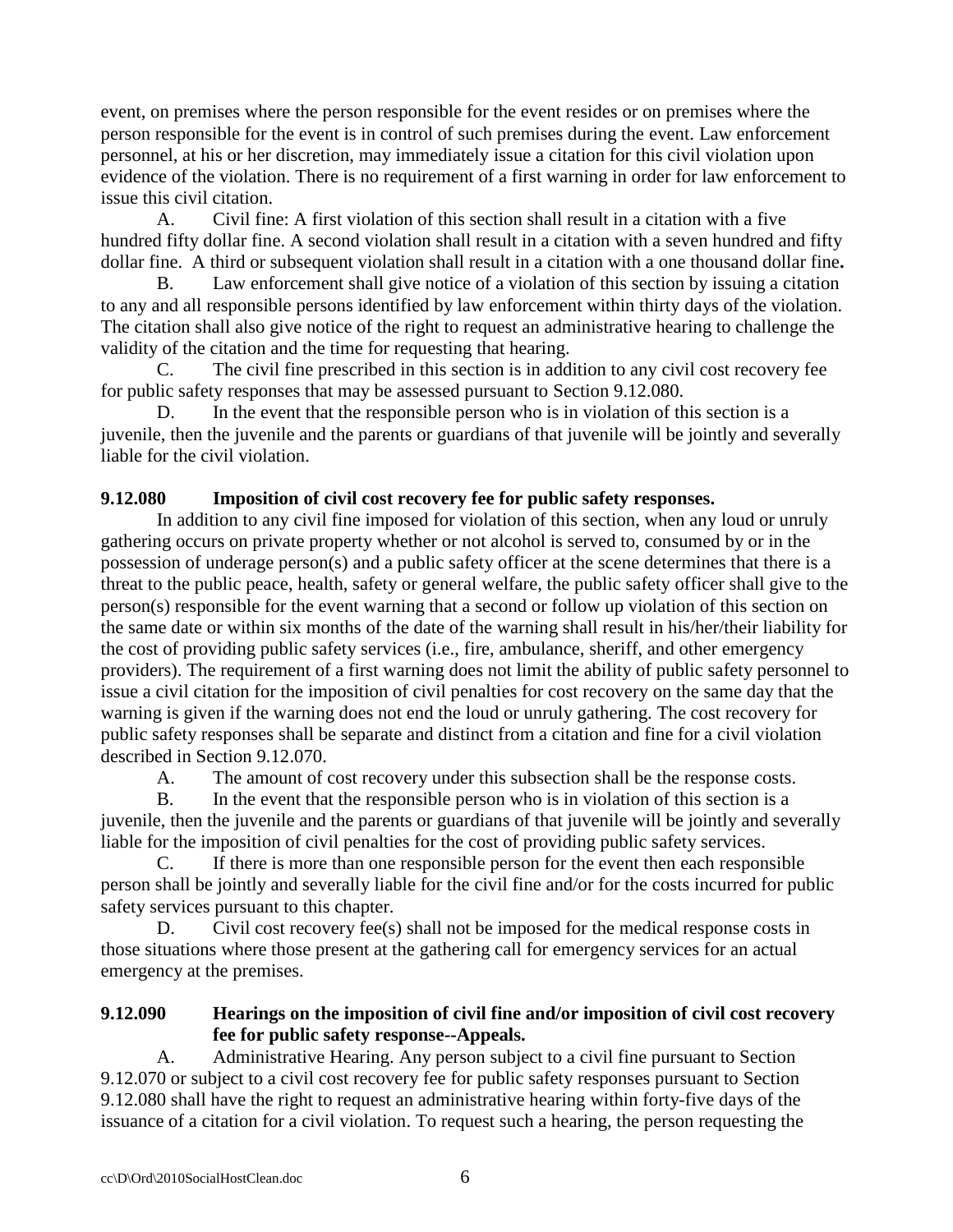hearing shall notify the clerk of the board in writing within forty-five days of the issuance of the citation.

B. The county hearing officer is delegated the power and duty to hear any appeal hearing under Section 9.12.090. The county hearing officer shall conduct a hearing on the matter within ninety days of the request for the hearing unless one of the parties requests a continuance for good cause. The county hearing officer shall render a decision within thirty days of the conclusion of the hearing. Any aggrieved person may obtain review of the decision by filing a petition for review with the Superior Court of California, county of Napa, a unified court, in accordance with the timelines and provisions set forth in Government Code Section 53069.4.

# **9.12.100 Billing and civil fine and civil cost recovery fee for public safety responses--Debt to county--Enforcement.**

A. The amount of a civil fine and/or civil cost recovery fee for public safety responses shall be deemed a debt owed to Napa County by the person responsible for the event, and, if that person is a juvenile, then also his/her parents or guardians. Any person owing such fine and/or fees shall be liable in an action brought in the name of the county for recovery of such fine and/or fees. These recovery costs may include reasonable attorney fees incurred in the action if the county prevails, as the county reserves the right to seek to recover reasonable attorney fees, on a case by case basis, pursuant to Government Code Section 25845, subdivision (c). In those cases in which the county seeks to recover reasonable attorney fees, the other party may likewise do so.

The Sheriff shall mail notice via certified mail within twenty days of the response for which the person is liable giving rise to such costs. The Sheriff shall calculate and compile an itemized list of applicable response costs. The notice shall contain the following information:

1. The name(s) of the person(s) being held liable for the payment of such costs;

2. The address of the residence or other private property where the loud and unruly gathering occurred;

3. The date and time of the response;

4. The law enforcement, fire and/or emergency service responder who responded;

5. The date and time of any previous warning given pursuant to Section 9.12.080;

6. An itemized list of the response costs for which the person(s) is liable;

7. Information regarding the date payment is due;

8. The right to request an administrative hearing to challenge the imposition of response costs and/or civil fines;

9. The imposition of a lien on the subject property in the event of non-payment;

10. The election by the County under Government Code Section 25845, subdivision (c), to allow for recovery of the prevailing party's attorneys fees in the event of an administrative hearing or subsequent appeal.

The responsible person must remit payment of the noticed costs and/or civil fines to the County of Napa within forty-five days of the notice thereof. The payment of any such costs shall be stayed upon a timely request for an administrative hearing made pursuant to Section 9.12.090.

B. If following an administrative hearing, appeal, or other final determination, the owner of the property is determined to be the responsible person for costs of this section, such costs, if unpaid within forty-five days of the notice of the final determination, shall become a lien to be recorded against the property on which the violation occurred pursuant to Section 1.20.110. Such costs shall be collected in the same manner as county taxes, and thereafter the property upon which they are a lien shall be sold in the same manner as property now is sold for delinquent taxes.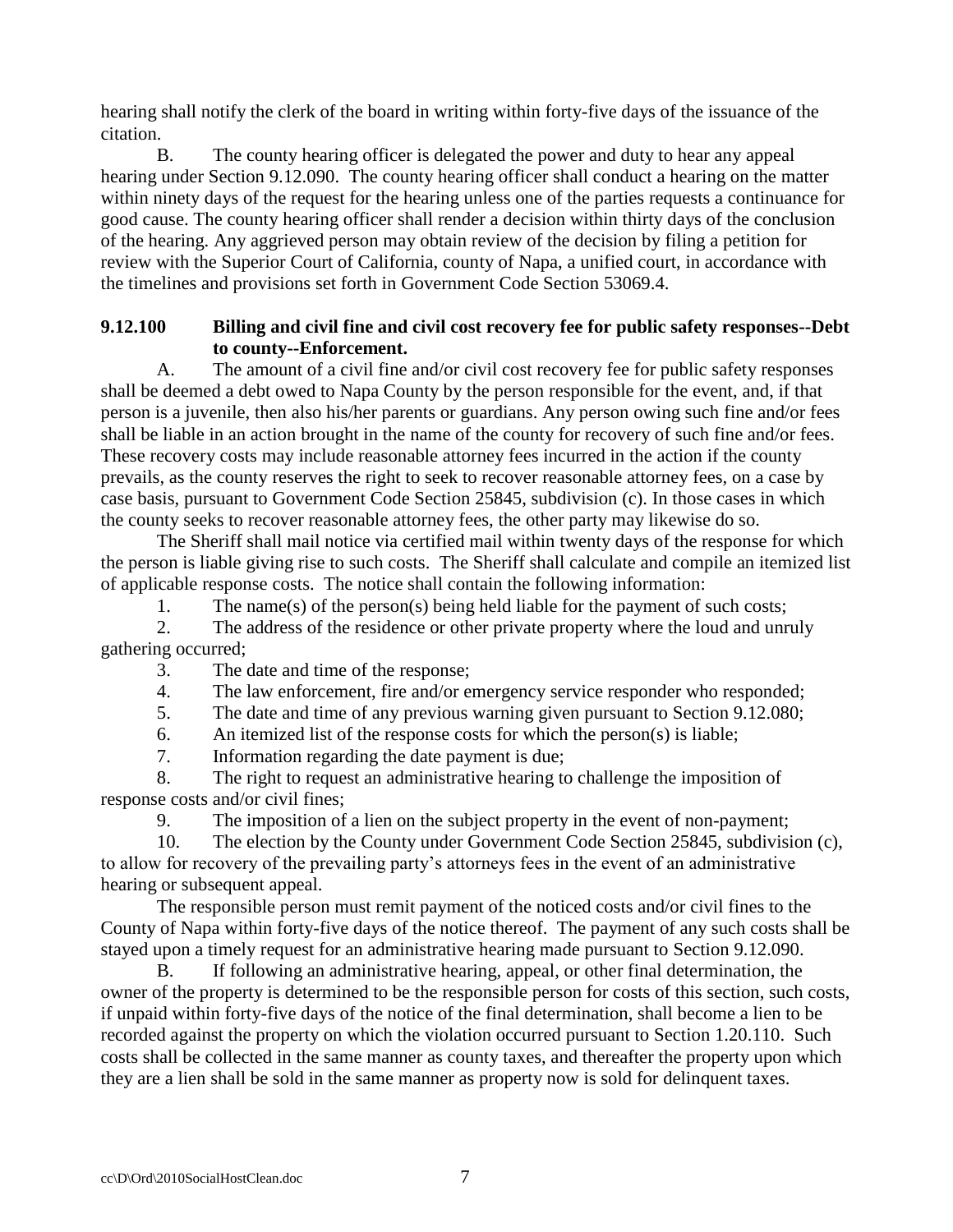C. County counsel shall have the authority to file any action or proceeding to recover such civil fines, public safety response costs, expenses and/or civil fines, and take any other actions at law which he may deem necessary to recover same.

#### **9.12.110 Remedies cumulative-Actions-Relationship to other laws.**

The remedies provided under this chapter are cumulative, and shall not restrict the county to any other remedy to which it is entitled under law or equity. Nothing in this chapter shall be deemed to preclude the imposition of any criminal penalty under state law. Nor shall anything in this chapter be deemed to conflict with any penalty or provision under state law, or prohibit any conduct authorized by the state of federal constitution.

**SECTION 3.** Pursuant to Section 2.22.030 of this code, the County Hearing Officer is assigned the duty of conducting the hearings required by Section 9.12.090 and to decide such matters in the manner set forth in subsection (a) of Section 27722 of the Government Code.

**SECTION 4.** It can be seen with certainty that there is no possibility the proposed action may have a significant effect on the environment and therefore CEQA is not applicable. [See Guidelines For the Implementation of the California Environmental Quality Act, 14 CCR 15061(b)(3)].

**SECTION 5.** If any section, subsection, sentence, clause, phrase or word of this Ordinance is for any reason held to be invalid by a court of competent jurisdiction, such decision shall not affect the validity of the remaining portions of this Ordinance. The Board of Supervisors of the County of Napa hereby declares it would have passed and adopted this Ordinance and each and all provisions hereof irrespective of the fact that any one or more of said provisions be declared invalid.

**SECTION 6.** This Ordinance shall be effective thirty (30) days from and after the date of its passage.

**SECTION 7.** A summary of this Ordinance shall be published at least once 5 days before adoption and at least once before the expiration of 15 days after its passage in the Napa Valley Register, a newspaper of general circulation published in the County of Napa, together with the names of members voting for and against the same.